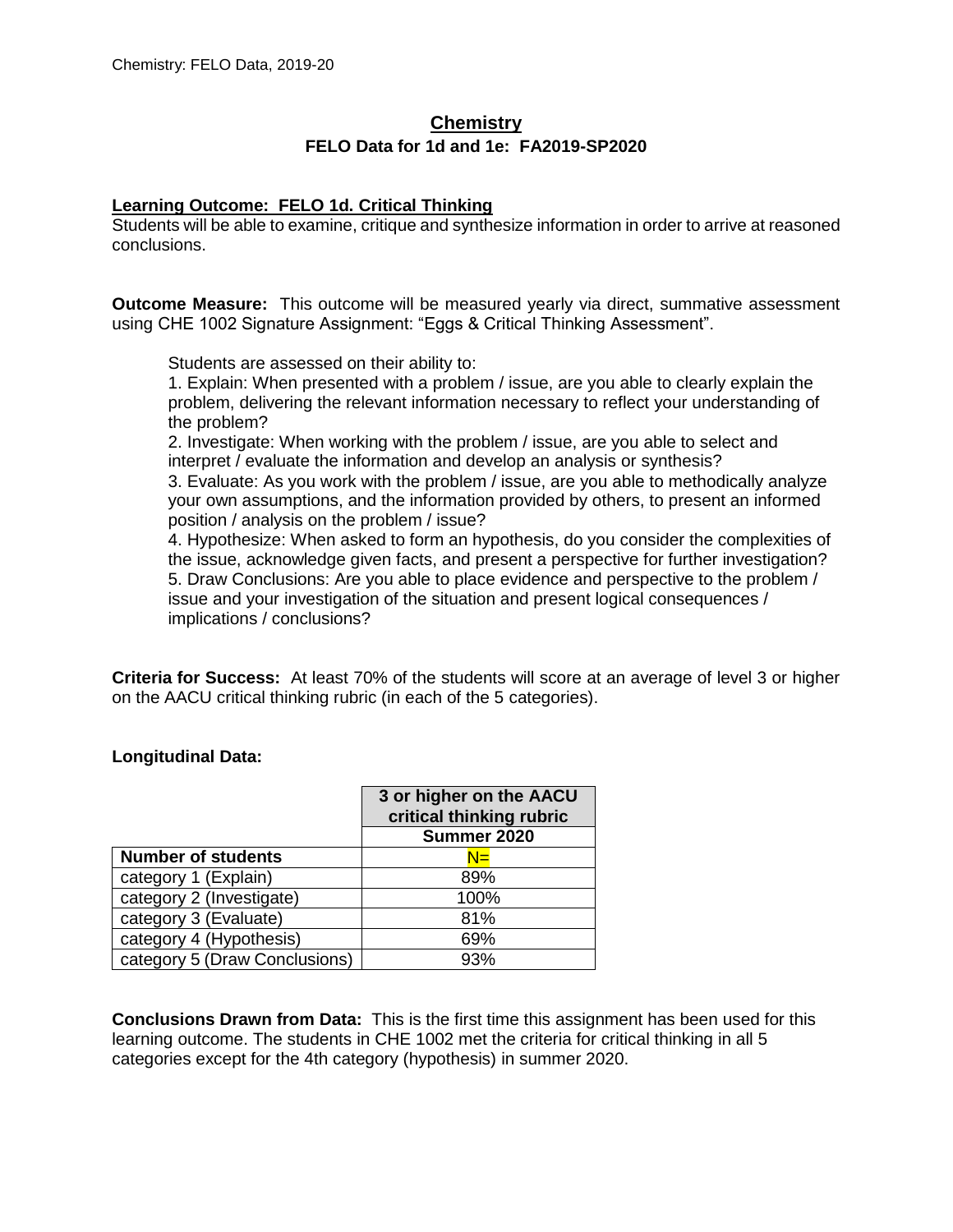**Changes to be Made Based on Data:** This is the first year we have used this assessment tool, and we are quite pleased with the outcome. We will continue to use these questions for summative assessment in this course and we will work toward helping students develop a better understanding of how to formulate a scientific hypothesis.

**Rubric Used:** The following critical thinking value rubric will be used.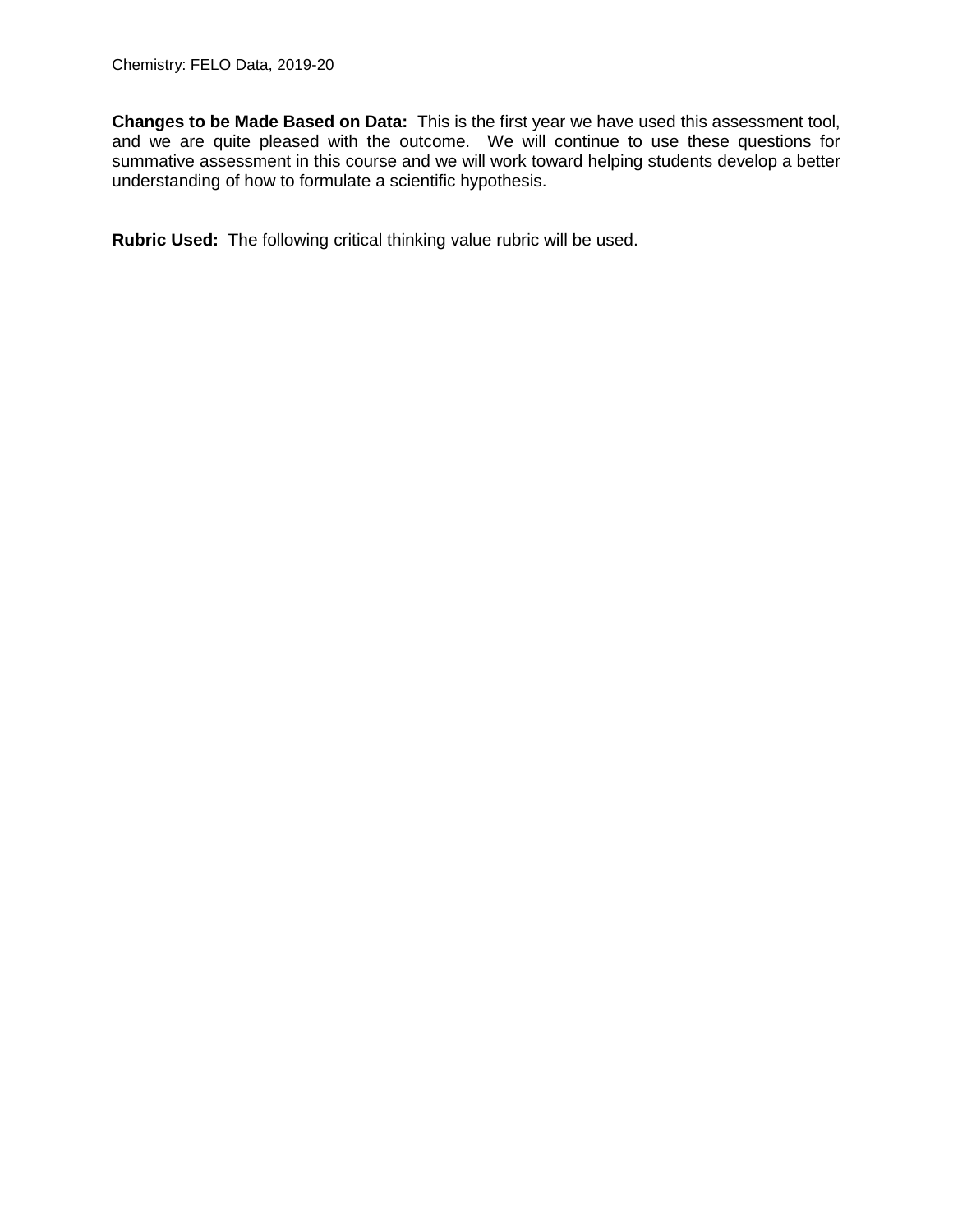| <b>Criteria</b>             | <b>Ratings</b>                                                                                                                                                                                                          |                                                                                                                                                                                                                                        |                                                                                                                                                                                                                                                                       |                                                                                                                                                                                                |                                             |           |
|-----------------------------|-------------------------------------------------------------------------------------------------------------------------------------------------------------------------------------------------------------------------|----------------------------------------------------------------------------------------------------------------------------------------------------------------------------------------------------------------------------------------|-----------------------------------------------------------------------------------------------------------------------------------------------------------------------------------------------------------------------------------------------------------------------|------------------------------------------------------------------------------------------------------------------------------------------------------------------------------------------------|---------------------------------------------|-----------|
| 1- Explanation of<br>issues |                                                                                                                                                                                                                         |                                                                                                                                                                                                                                        |                                                                                                                                                                                                                                                                       |                                                                                                                                                                                                |                                             |           |
|                             | $4.0$ pts<br><b>Capstone</b><br>Issue/problem to be considered<br>critically is stated clearly and<br>described comprehensively,<br>delivering all relevant<br>information necessary for full<br>understanding.         | $3.0$ pts<br><b>Milestone 3</b><br>Issue/problem to be<br>considered critically is<br>stated, described, and<br>clarified so that<br>understanding is not<br>seriously impeded by<br>omissions.                                        | $2.0$ pts<br><b>Milestone 2</b><br>Issue/problem to be considered<br>critically is stated but<br>description leaves some terms<br>undefined, ambiguities<br>unexplored, boundaries<br>undetermined, and/or<br>backgrounds unknown.                                    | 1.0 <sub>pts</sub><br><b>Benchmark</b><br>Issue/problem to be<br>considered critically<br>is stated without<br>clarification or<br>description.                                                | $0.0$ pts<br>N <sub>0</sub><br><b>Marks</b> | $4.0$ pts |
| 2-Evidence/<br>Investigate  |                                                                                                                                                                                                                         |                                                                                                                                                                                                                                        |                                                                                                                                                                                                                                                                       |                                                                                                                                                                                                |                                             |           |
|                             | $4.0$ pts<br>Capstone<br>Information is taken from<br>source(s) with enough<br>interpretation/evaluation to<br>develop a comprehensive<br>analysis or synthesis.<br>Viewpoints of experts are<br>questioned thoroughly. | 3.0 <sub>pts</sub><br><b>Milestone 3</b><br>Information is taken from<br>source(s) with enough<br>interpretation/evaluation to<br>develop a coherent analysis<br>or synthesis. Viewpoints of<br>experts are subject to<br>questioning. | $2.0$ pts<br><b>Milestone 2</b><br>Information is taken from<br>source(s) with some<br>interpretation/evaluation, but<br>not enough to develop a<br>coherent analysis or<br>synthesis. Viewpoints of<br>experts are taken as mostly<br>fact, with little questioning. | 1.0 <sub>pts</sub><br><b>Benchmark</b><br>Information is taken from<br>source(s) without any<br>interpretation/evaluation.<br>Viewpoints of experts are<br>taken as fact, without<br>question. | $0.0$ pts<br>No<br><b>Marks</b>             | $4.0$ pts |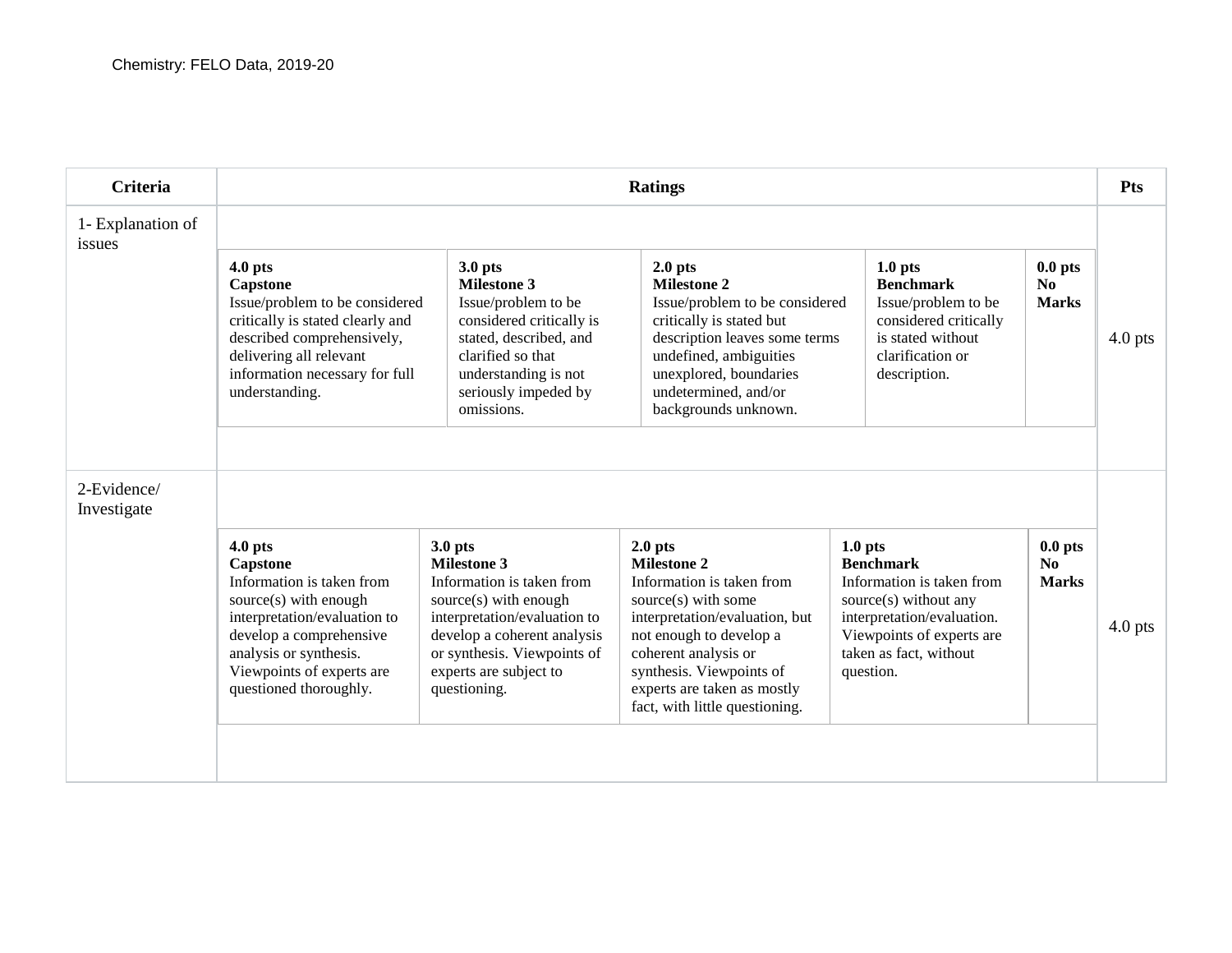| <b>Criteria</b>                                                                | <b>Ratings</b>                                                                                                                                                                                                                                                                                                                    |                                                                                                                                                                                                                                                    |                                 |                                                                                                                                                                                      |                               |                                                                                                                                                                                 |                                             | Pts       |  |
|--------------------------------------------------------------------------------|-----------------------------------------------------------------------------------------------------------------------------------------------------------------------------------------------------------------------------------------------------------------------------------------------------------------------------------|----------------------------------------------------------------------------------------------------------------------------------------------------------------------------------------------------------------------------------------------------|---------------------------------|--------------------------------------------------------------------------------------------------------------------------------------------------------------------------------------|-------------------------------|---------------------------------------------------------------------------------------------------------------------------------------------------------------------------------|---------------------------------------------|-----------|--|
| 3-Influence of<br>context and                                                  |                                                                                                                                                                                                                                                                                                                                   |                                                                                                                                                                                                                                                    |                                 |                                                                                                                                                                                      |                               |                                                                                                                                                                                 |                                             |           |  |
| assumptions/<br>Evaluate                                                       | $4.0$ pts<br>Capstone<br>Thoroughly (systematically<br>and methodically) analyzes<br>own and others' assumptions<br>and carefully evaluates the<br>relevance of contexts when<br>presenting a position.                                                                                                                           | $3.0$ pts<br><b>Milestone 3</b><br>Identifies own and<br>others' assumptions<br>and several relevant<br>contexts when<br>presenting a position.                                                                                                    | $2.0$ pts<br><b>Milestone 2</b> | Questions some assumptions.<br>Identifies several relevant<br>contexts when presenting a<br>position. May be more aware<br>of others' assumptions than<br>one's own (or vice versa). | $1.0$ pts<br><b>Benchmark</b> | Shows an emerging<br>awareness of present<br>assumptions (sometimes<br>labels assertions as<br>assumptions). Begins to<br>identify some contexts when<br>presenting a position. | $0.0$ pts<br>No<br><b>Marks</b>             | $4.0$ pts |  |
| 4-Student's<br>position<br>(perspective,<br>thesis/hypothesis)/<br>Hypothesize | $4.0$ pts<br>Capstone<br>Specific position (perspective,<br>thesis/hypothesis) is imaginative,<br>taking into account the complexities<br>of an issue. Limits of position<br>(perspective, thesis/hypothesis) are<br>acknowledged. Others' points of<br>view are synthesized within position<br>(perspective, thesis/hypothesis). | $3.0$ pts<br><b>Milestone 3</b><br>Specific position (perspective,<br>thesis/hypothesis) takes into<br>account the complexities of an<br>issue. Others' points of view<br>are acknowledged within<br>position (perspective,<br>thesis/hypothesis). |                                 | $2.0$ pts<br><b>Milestone 2</b><br>Specific position<br>(perspective,<br>thesis/hypothesis)<br>acknowledges<br>different sides of an<br>issue.                                       |                               | $1.0$ pts<br><b>Benchmark</b><br>Specific position<br>(perspective,<br>thesis/hypothesis) is<br>stated, but is simplistic<br>and obvious.                                       | $0.0$ pts<br>N <sub>0</sub><br><b>Marks</b> | $4.0$ pts |  |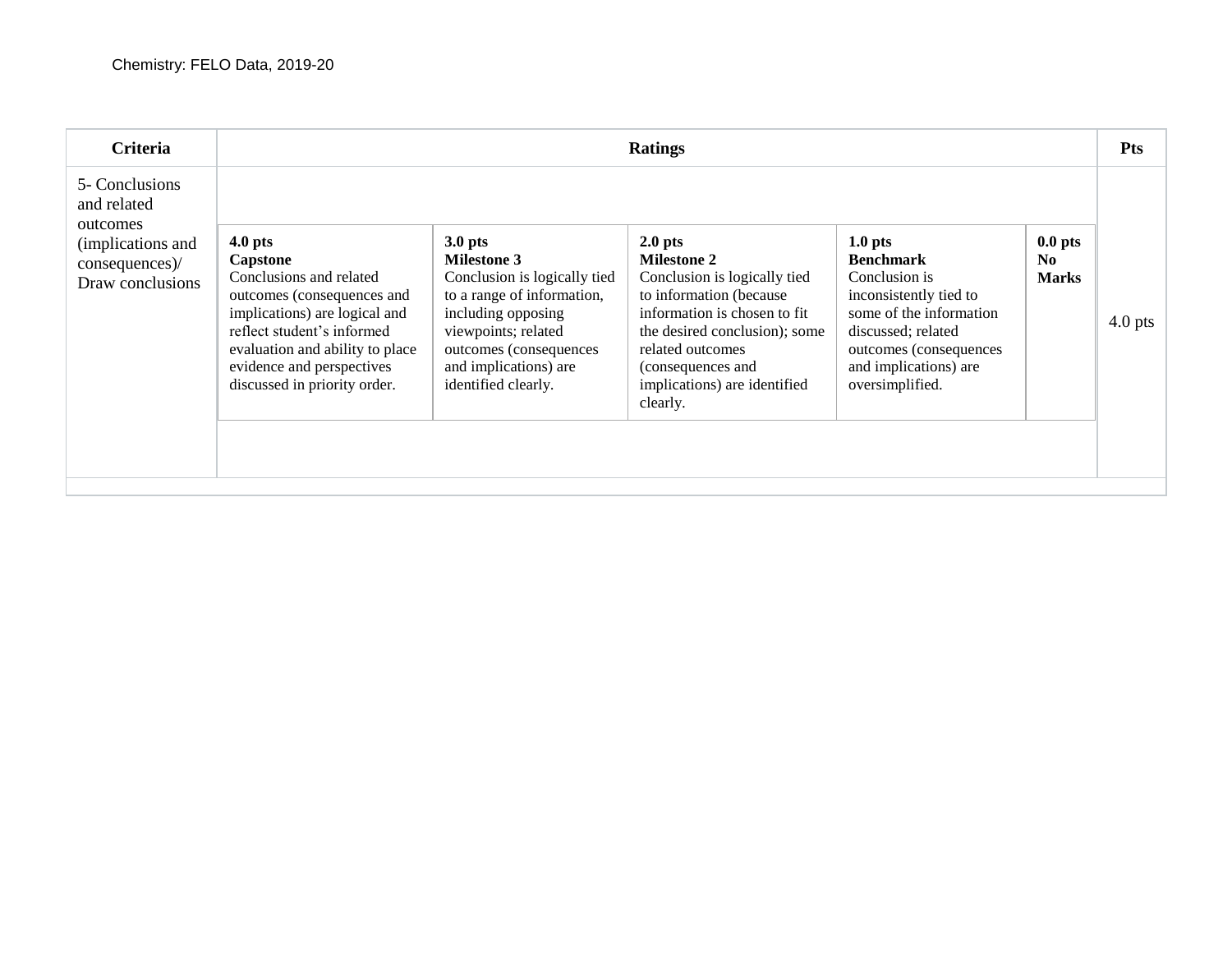## **Learning Outcome: FELO 1e. Quantitative Reasoning**

Students will be able to solve problems that are quantitative in nature.

**Outcome Measure:** Problems on the final exam that are quantitative in nature.

CHE101 / 1001 Chemistry and Society CHE103 / 1003 Introduction to General, Organic, and Biological Chemistry CHE152 / 1052 General Chemistry I PSC110 Physical Science (chemistry portion) PSC111 / 1014 Physical Science for Teachers (chemistry portion)

**Criteria for Success:** At least 70% of students will score 3 or higher.

#### **Longitudinal Data:**

| <b>Course</b> | <b>Semester</b>  | N  | % students<br>$score = 4$ | % students<br>$score = 3$ | % students<br>$score = 2$ | % students<br>$score = 1$ |
|---------------|------------------|----|---------------------------|---------------------------|---------------------------|---------------------------|
| <b>CHE101</b> | Spring 2015      | 22 | 45.5%                     | 31.8%                     | 13.6%                     | 9.1%                      |
| <b>CHE101</b> | Spring 2016      | 20 | 45.0%                     | 35.0%                     | $0.0\%$                   | 20.0%                     |
| CHE101        | Spring 2017      | 17 | 52.9%                     | 35.3%                     | 5.9%                      | 5.9%                      |
| CHE101        | Spring 2018      | 19 | 15.8%                     | 42.1%                     | 31.6%                     | 10.5%                     |
| <b>CHE101</b> | <b>Fall 2018</b> | 20 | 10.0%                     | 40.0%                     | 20.0%                     | 30.0%                     |
| <b>CHE101</b> | Spring 2019      | 20 | 25.0%                     | 30.0%                     | 15.0%                     | 30.0%                     |
| CHE1001       | <b>Fall 2019</b> | 19 | 21.1%                     | 26.3%                     | 21.1%                     | 31.6%                     |
| CHE1001       | Spring 2020      | 20 | 55.0%                     | 20.0%                     | 15.0%                     | 5.0%                      |
| CHE103        | <b>Fall 2014</b> | 26 | 73.1%                     | 23.1%                     | 3.8%                      | 0%                        |
| CHE103        | Spring 2015      | 16 | 50.0%                     | 18.8%                     | 25.0%                     | 6.3%                      |
| CHE103        | <b>Fall 2015</b> | 24 | 80.8%                     | 11.5%                     | 3.8%                      | 3.8%                      |
| CHE103        | Spring 2016      | 19 | 63.2%                     | 10.5%                     | 15.8%                     | 10.5%                     |
| CHE103        | <b>Fall 2016</b> | 34 | 73.5%                     | 23.5%                     | $0.0\%$                   | 0.0%                      |
| CHE103        | Spring 2017      | 20 | 50.0%                     | 35.0%                     | 15.0%                     | $0.0\%$                   |
| CHE103        | <b>Fall 2017</b> | 30 | 80.0%                     | 6.7%                      | 13.3%                     | 0.0%                      |
| CHE103        | Spring 2018      | 20 | 45.0%                     | 20.0%                     | 25.0%                     | 10.0%                     |
| CHE103        | <b>Fall 2018</b> | 40 | 82.5%                     | 7.5%                      | 2.5%                      | 7.5%                      |
| CHE1003       | <b>Fall 2019</b> | 29 | 69.0%                     | 20.7%                     | 6.9%                      | 3.5%                      |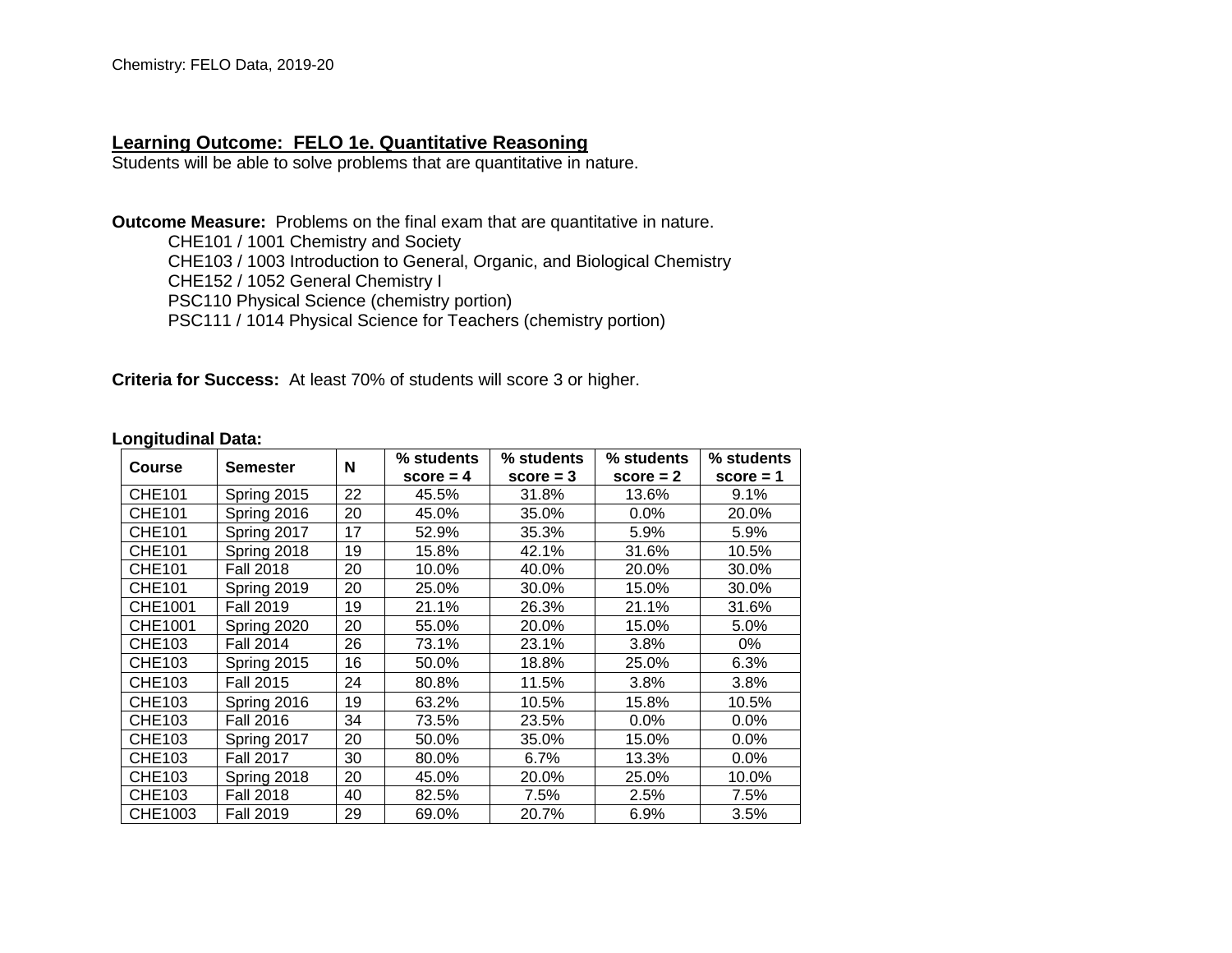| CHE1003       | Spring 2020      | 20 | 80.0% | 10.0% | 5.0%  | 0.0%  |
|---------------|------------------|----|-------|-------|-------|-------|
| <b>CHE152</b> | <b>Fall 2014</b> | 40 | 50.0% | 30.0% | 12.5% | 7.5%  |
| <b>CHE152</b> | <b>Fall 2015</b> | 48 | 56.3% | 22.9% | 18.8% | 2.1%  |
| <b>CHE152</b> | <b>Fall 2016</b> | 55 | 69.1% | 20.0% | 1.8%  | 9.1%  |
| CHE152        | <b>Fall 2017</b> | 51 | 70.6% | 13.7% | 11.8% | 3.9%  |
| <b>CHE152</b> | <b>Fall 2018</b> | 52 | 69.2% | 26.9% | 1.9%  | 1.9%  |
| CHE1052       | <b>Fall 2019</b> | 48 | 61.7% | 21.3% | 14.9% | 2.1%  |
| <b>PSC110</b> | <b>Fall 2014</b> | 22 | 40.9% | 22.7% | 13.6% | 22.7% |
| <b>PSC110</b> | Spring 2015      | 22 | 45.5% | 22.7% | 22.7% | 9.1%  |
| <b>PSC110</b> | <b>Fall 2015</b> | 20 | 40.0% | 15.0% | 25.0% | 20.0% |
| <b>PSC110</b> | Spring 2016      | 20 | 80.0% | 15.0% | 0.0%  | 5.0%  |
| <b>PSC110</b> | <b>Fall 2016</b> | 20 | 65.0% | 30.0% | 5.0%  | 0.0%  |
| <b>PSC110</b> | Spring 2017      | 18 | 88.9% | 5.6%  | 5.6%  | 0.0%  |
| <b>PSC111</b> | <b>Fall 2017</b> | 20 | 65.0% | 25.0% | 10.0% | 0.0%  |
| <b>PSC111</b> | <b>Fall 2018</b> | 19 | 31.6% | 31.6% | 26.3% | 10.5% |
| PSC1014       | <b>Fall 2019</b> | 20 | 50.0% | 35.0% | 10.0% | 1.0%  |

| <b>Course</b> | Semester         | N  | % students score 3 or higher |
|---------------|------------------|----|------------------------------|
| <b>CHE101</b> | Spring 2015      | 22 | 77.3%                        |
| <b>CHE101</b> | Spring 2016      | 20 | 80.0%                        |
| <b>CHE101</b> | Spring 2017      | 17 | 88.2%                        |
| <b>CHE101</b> | Spring 2018      | 19 | 57.9%                        |
| <b>CHE101</b> | <b>Fall 2018</b> | 20 | 50.0%                        |
| <b>CHE101</b> | Spring 2019      | 20 | 55.0%                        |
| CHE1001       | <b>Fall 2019</b> | 19 | 47.4%                        |
| CHE1001       | Spring 2020      | 20 | 75.0%                        |
| <b>CHE103</b> | <b>Fall 2014</b> | 26 | 96.2%                        |
| CHE103        | Spring 2015      | 16 | 68.8%                        |
| CHE103        | <b>Fall 2015</b> | 24 | 92.3%                        |
| CHE103        | Spring 2016      | 19 | 73.7%                        |
| CHE103        | <b>Fall 2016</b> | 34 | 100.0%                       |
| CHE103        | Spring 2017      | 20 | 85.0%                        |
| CHE103        | <b>Fall 2017</b> | 30 | 86.7%                        |
| CHE103        | Spring 2018      | 20 | 65.0%                        |
| CHE103        | <b>Fall 2018</b> | 40 | 90.0%                        |
| CHE1003       | <b>Fall 2019</b> | 29 | 89.7%                        |
| CHE1003       | Spring 2020      | 20 | 90.0%                        |
| <b>CHE152</b> | <b>Fall 2014</b> | 40 | 80.0%                        |